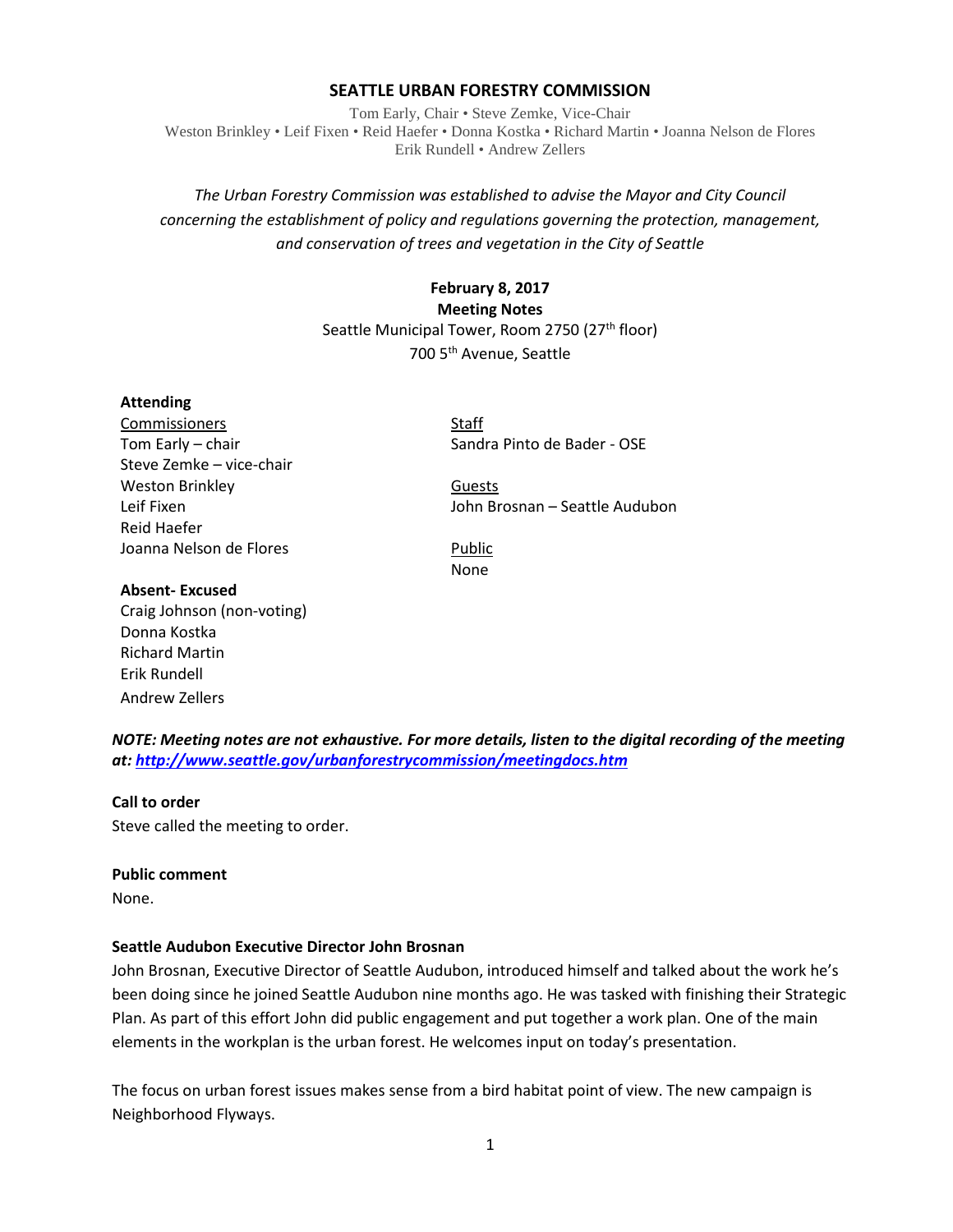They updated their mission statement: Seattle Audubon leads a local community in appreciating, understanding, and protecting birds and their habitats.

Part of their new focus includes:

- Appreciate education: enhanced early childhood, modernized curricula, and equity and inclusion
- Understand science mobilizing our data, expanded partnerships, oil spill response, and citizen science improvements
- Protect Conservation: legacy, bird friendly policy and advocacy, coalition building, and Neighborhood Flyways
- Organizational sustainability volunteer program nature shop, membership, finance & operation, and facilities.
- A new model for partnership

Urban Conservation: Neighborhood Flyways

- Baseline data: Seattle tree map & neighborhood bird project
- Policy and advocacy: Urban Bird Treaty City (designation of the Fish and Wildlife Service), Bird friendly communities
- Resources for private and public landowners: backyard habitats
- Restoration: Neighborhood Flyways initiative
- All of this equals unbroken migratory pathways across a major urban area.

The idea is to have unbroken flyways for both migratory and local birds. He is working with Jana Dilley (Trees for Seattle) on how to collaborate to increase stewardship in Seattle. We've found that people really get engaged around birds in their back yards. There is a tool that National Audubon Society recently released on what native plants to plant in your backyard to attract a specific kind of bird. The next level is to identify the collective backyard. Where are the greenbelts and the question of how we can string them together through engagement of different communities?

The different perspectives of the Neighborhood Flyways:

- Urban forestry programs public and private
- Community & partners an engaged constituency
- Environmental justice and equity
- Stormwater, green infrastructure
- City policies density vs. open space
- Climate change and carbon sequestration

Currently, Seattle Audubon doesn't have the GIS capability to continue working on the Tree Map effort. The tool is at Audubon.org/plantsforbirds.

John is putting together the Neighborhood Flyways symposium and would like to invite the Commission to attend: April 6 at Town Hall, 2-7 p.m. Will have ISA credits.

UFC question/comment: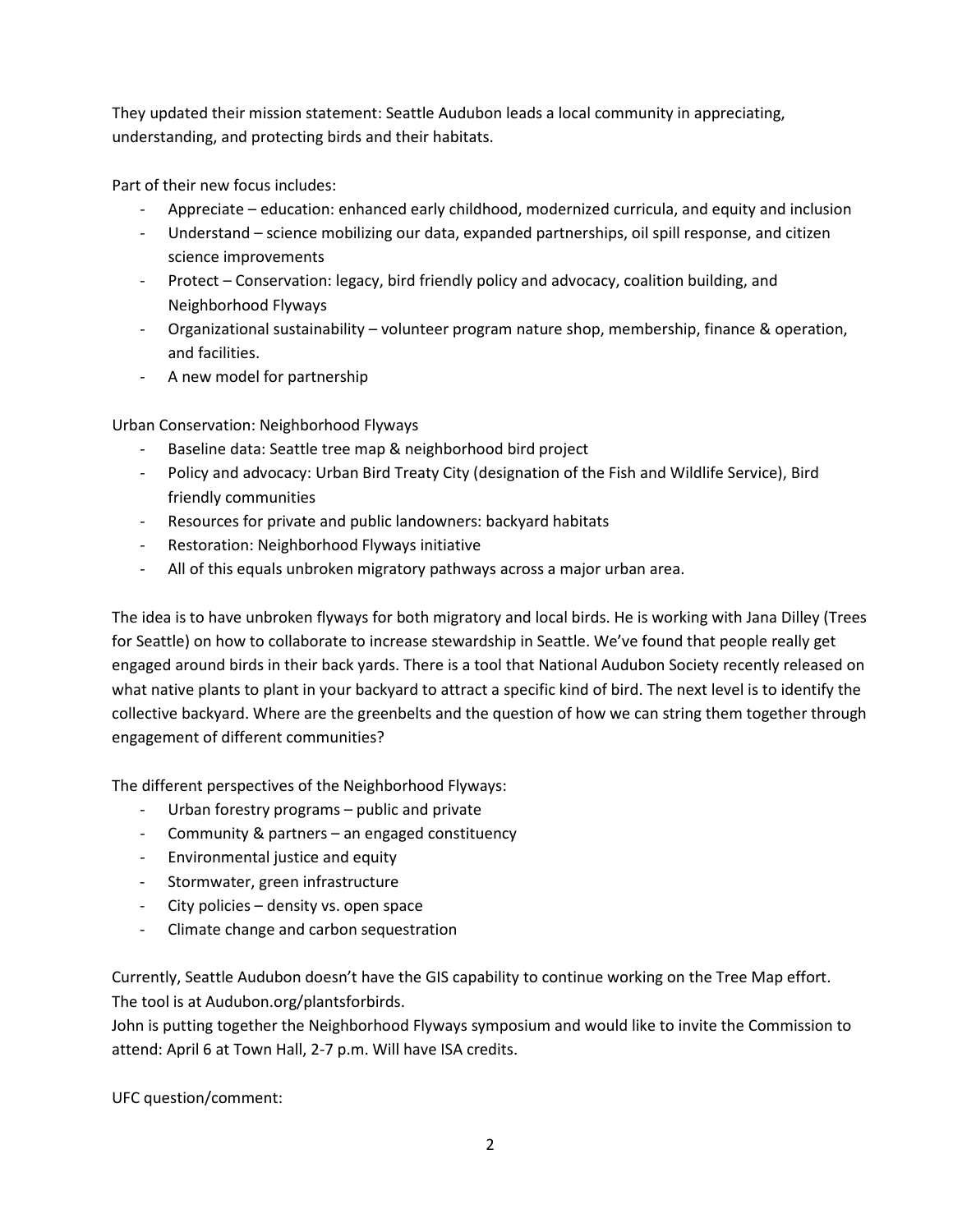Make sure to include the Native Plants Society. This is very good information and it sounds like you are really digging into it.

Answer: we've had fits and starts and this initiative (Neighborhood Flyways) is proving to be a good way to establish connections and collaboration.

# UFC question/comment:

Would like to compliment you on the urban forestry programs both public and private. We have been advocating for the City to update the tree code for private property. Encourage you to carry the message and find out what is the perception of community members with regards to regulation. Answer: absolutely!

# UFC question/comment:

Now that you've gone through this strategic planning process, do you see the organization more on the advocacy and education side of things?

Answer: there is a recognition that there are many programs. We have a volunteer core of over 500 people. Over 5,000 members. All it takes is orienting volunteers to the same outcome (coming from different angles).

# UFC question/comment:

When you talk about neighborhood flyways, what are you referring to? I envision contiguous canopy cover for bird habitat.

Answer: Exactly. The idea is to work with different partners to work on habitat preservation. Some people feel this could collaborate with the pollinator pathway effort.

## UFC question/comment:

We should also consider the connection for insects, not just pollinators. Which a lot of people don't include.

## UFC question/comment:

Glad to see that you included the equity piece.

Answer: the equity element will guide where we take this initiative and help us prioritize. The ability to find nature right outside your home is one of the important messages we will be using.

## **Washington Park Arboretum discussion continues.**

Will move to next week. Leif will produce initial draft language.

## **Coordinated tree maintenance and SCL pruning cycle letter – discussion continues**

Sandra re-arranged the content based on last week's comments. Commissioners discussed the new iteration of the letter.

# **ACTION: A motion to approve the letter of recommendation as amended was made, seconded, and approved.**

Sandra will share with departments for input prior to sending.